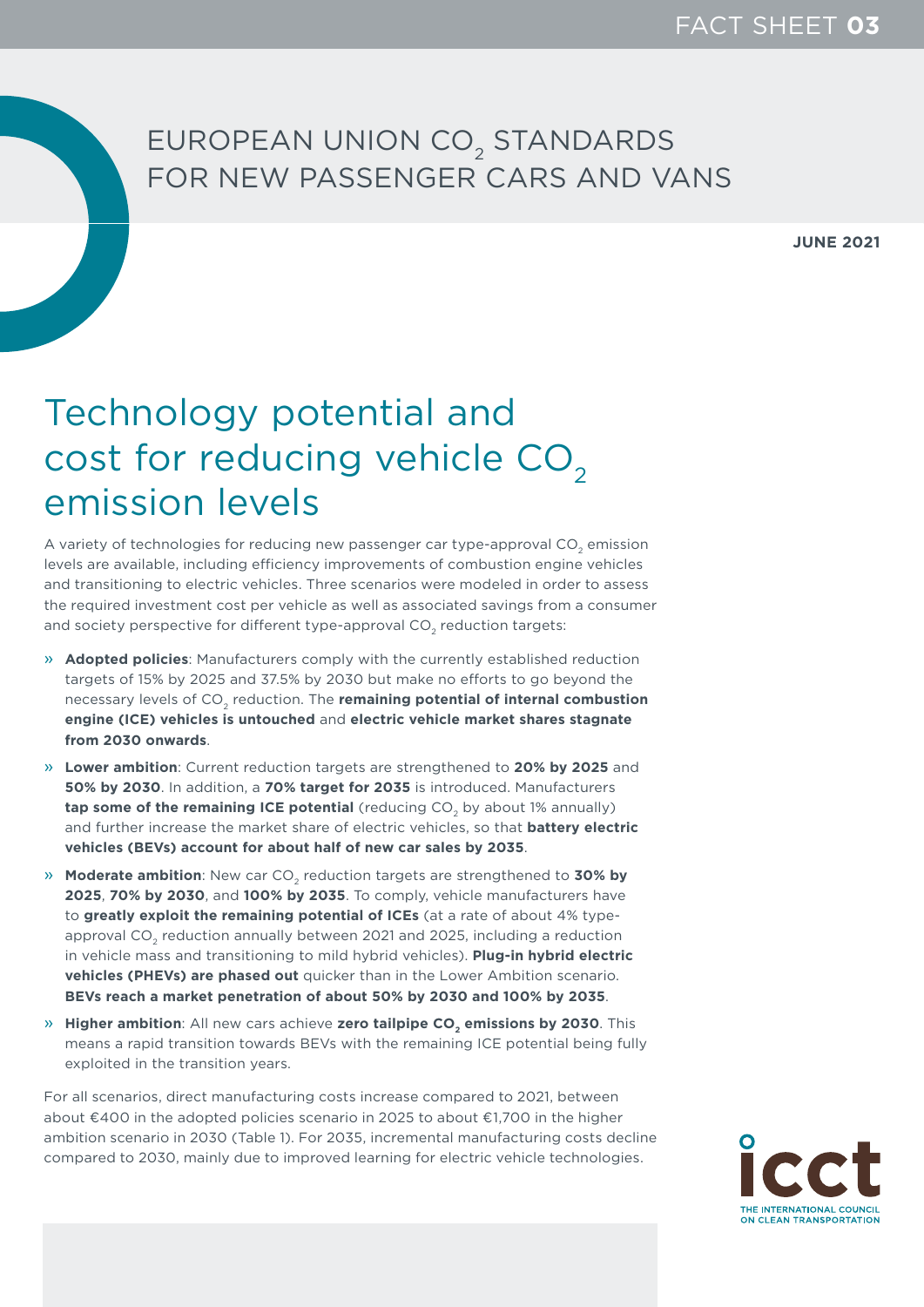These **initial investments in improved vehicle technologies are balanced by fuel cost savings throughout the lifetime of the vehicle**. From a consumer perspective, for 2025, the moderate ambition and higher ambition scenarios provide the most favorable cost-benefit: initial technology investments are fully paid for within four to six years of ownership, due to lower fuel cost. For 2030, the higher ambition scenario ensures the quickest payback period (two years) and the highest savings. For 2035, technology investments are recouped within one to two years for all scenarios except the adopted policies scenario, and savings are highest for the moderate and higher ambition scenarios.

By about 2025, a BEV with 350 km electric range becomes **cost-efficient** from a consumer perspective, **without any subsidies**. By 2030, BEVs with significantly higher electric ranges are also cost-efficient and, from a cost perspective, much more attractive to consumers than ICE-based vehicles, including PHEVs.

In addition to fuel cost savings, calculations from a societal perspective also consider the avoided CO<sub>2</sub> emissions with an external cost of  $E$ 180 per ton CO<sub>3</sub>. For society, in all years, those scenarios with the highest CO<sub>2</sub> reduction also provide the greatest savings  $-$ in other words, the higher the CO<sub>2</sub> savings, the higher the net benefits for society.

**Table 1.** Summary of cost-benefit calculations from a manufacturer, consumer, and societal perspective, for the years 2025, 2030 and 2035 with respect to a 2021 baseline.

| <b>Scenario</b>          | <b>Average new</b><br>car CO <sub>2</sub> level | <b>Additional</b><br>manufacturing costs | <b>Consumer</b><br>payback period | <b>Net consumer</b><br>savings years 0-8 | <b>Societal savings</b><br>vehicle lifetime |
|--------------------------|-------------------------------------------------|------------------------------------------|-----------------------------------|------------------------------------------|---------------------------------------------|
| 2025                     |                                                 |                                          |                                   |                                          |                                             |
| <b>Adopted policies</b>  | $-15%$                                          | 382€                                     | >8                                | $-83 \epsilon$                           | -995€                                       |
| <b>Lower ambition</b>    | $-20%$                                          | 671€                                     | >8                                | $-229€$                                  | $-17 \in$                                   |
| <b>Moderate ambition</b> | $-30%$                                          | 804€                                     | $\overline{4}$                    | 600€                                     | 580€                                        |
| <b>Higher ambition</b>   | $-40%$                                          | 1,199€                                   | 6                                 | 420€                                     | 987€                                        |
| 2030                     |                                                 |                                          |                                   |                                          |                                             |
| <b>Adopted policies</b>  | $-37.5%$                                        | 938€                                     | 6                                 | 331€                                     | 139€                                        |
| <b>Lower ambition</b>    | $-50%$                                          | $1,223 \in$                              | $\overline{4}$                    | 913€                                     | 1,752 €                                     |
| <b>Moderate ambition</b> | $-70%$                                          | 1,380€                                   | $\overline{3}$                    | 1,889€                                   | 3,422€                                      |
| <b>Higher ambition</b>   | $-100%$                                         | 1,703€                                   | $\overline{2}$                    | 3,107 €                                  | 5,660€                                      |
| 2035                     |                                                 |                                          |                                   |                                          |                                             |
| <b>Adopted policies</b>  | $-37.5%$                                        | 695€                                     | $\overline{\mathbf{3}}$           | 778€                                     | 416€                                        |
| <b>Lower ambition</b>    | $-70%$                                          | 930€                                     | n                                 | 2,457€                                   | 3,977€                                      |
| <b>Moderate ambition</b> | $-100%$                                         | 1,079€                                   | 1                                 | 4,250€                                   | 6,856€                                      |
| <b>Higher ambition</b>   | $-100%$                                         | 1,079€                                   | 1                                 | 4,250€                                   | 6,856€                                      |